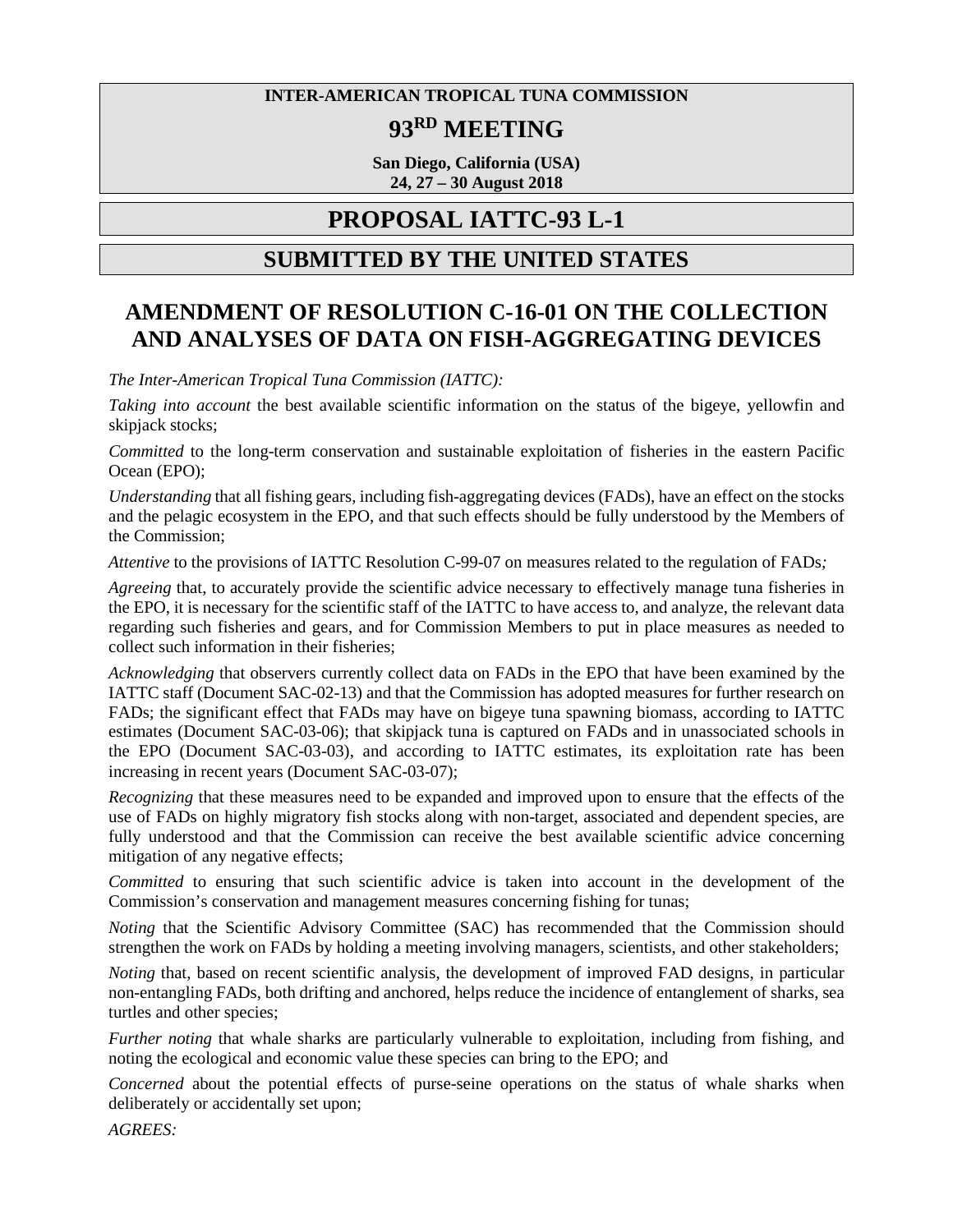1. For the purposes of this Resolution, the term "Fish-Aggregating Device" (FAD) means anchored, drifting, floating or submerged objects deployed and/or tracked by vessels, including through the use of radio and/or satellite buoys, for the purpose of aggregating target tuna species for purse-seine fishing operations.

### **SECTION 1. FAD DATA COLLECTION**

- 2. Beginning 1 January 2017, CPCs shall require the owners and operators of all purse-seine vessels flying their flag, when fishing on FADs in the IATTC Convention Area, to collect and report the information contained in Annex I. The data may be collected through a dedicated logbook, modifications to regional logsheets, or other domestic reporting procedures.
- 3. CPCs shall provide the data collected for the previous calendar year, pursuant to Paragraph 2, which are available at the time of submission, to the Director. CPCs shall submit the data to the Director no later than 60 days prior to each regular meeting of the SAC.
- 4. No later than the IATTC annual meeting in 2018, the scientific staff of the IATTC, in coordination with the SAC, shall present to the Commission the preliminary results of its analyses of the information collected pursuant to Paragraph 2, and shall identify additional elements for data collection, as well as specific reporting formats, necessary to evaluate the effects of the use of FADs on the ecosystem of the EPO fishery. The analyses shall also incorporate information from data on FADs collected by observers through the *Flotsam Information Record*.
- 5. In addition, no later than the IATTC annual meeting in 2018, the scientific staff of the IATTC, in coordination with the SAC and taking into account the outcomes of the *Ad Hoc* Working Group on FADs, shall present to the Commission initial recommendations based on information collected, based on this resolution and through other mechanisms, for the management of FADs, including possible effects of FADs in the tuna fishery in the EPO. The Commission shall consider adopting management measures based on those recommendations, including a region-wide FAD management plan, and which may include, *inter alia*, recommendations regarding FAD deployments and FAD sets, the use of biodegradable materials in new and improved FADs and the gradual phasing out of FAD designs that do not mitigate the entanglement of sharks, sea turtles, and other species.
- 6. The scientific staff of the IATTC, in coordination with the SAC, shall also formulate recommendations for regulating the management of the affected stocks for presentation to the Commission, on the basis of the results of its analyses of the collected FAD information. Such recommendations shall include methods for limiting the capture of small bigeye and yellowfin tuna associated with fishing on FADs.
- 7. In 2018, compliance with the FAD reporting requirements of this Resolution will be comprehensively reviewed by the *Committee for the Review of the Implementation of Measures adopted by the Commission* and presented to the Commission.
- 8. Data collected pursuant to this resolution shall be treated under the rules established in the IATTC Resolution on Confidentiality.

### **SECTION 2. FAD IDENTIFICATION**

9. No later than 1 January 2017, CPCs shall require the owners and operators of their applicable flagged purse-seine fishing vessels to identify all FADs deployed or modified by such vessels in accordance with a Commission identification scheme detailed in footnote 1 of Annex 1.

### **SECTION 3. NON-ENTANGLING FADS**

- 10. To reduce the entanglement of sharks, sea turtles or any other species, as of 1 January 2019 CPCs shall ensure that the design and deployment of FADs should be are based on the principles set out in Annex II.
- 11. Annex II is consistent with the 2015 recommendations of the scientific staff of the IATTC. The scientific staff of the IATTC, in coordination with the SAC, shall continue to review research results on the use of non-entangling material and biodegrable material on FADs, and shall provide specific recommendations no later than the 2018 IATTC annual meeting, consistent with Paragraph 5.

## **SECTION 4. WHALE SHARKS**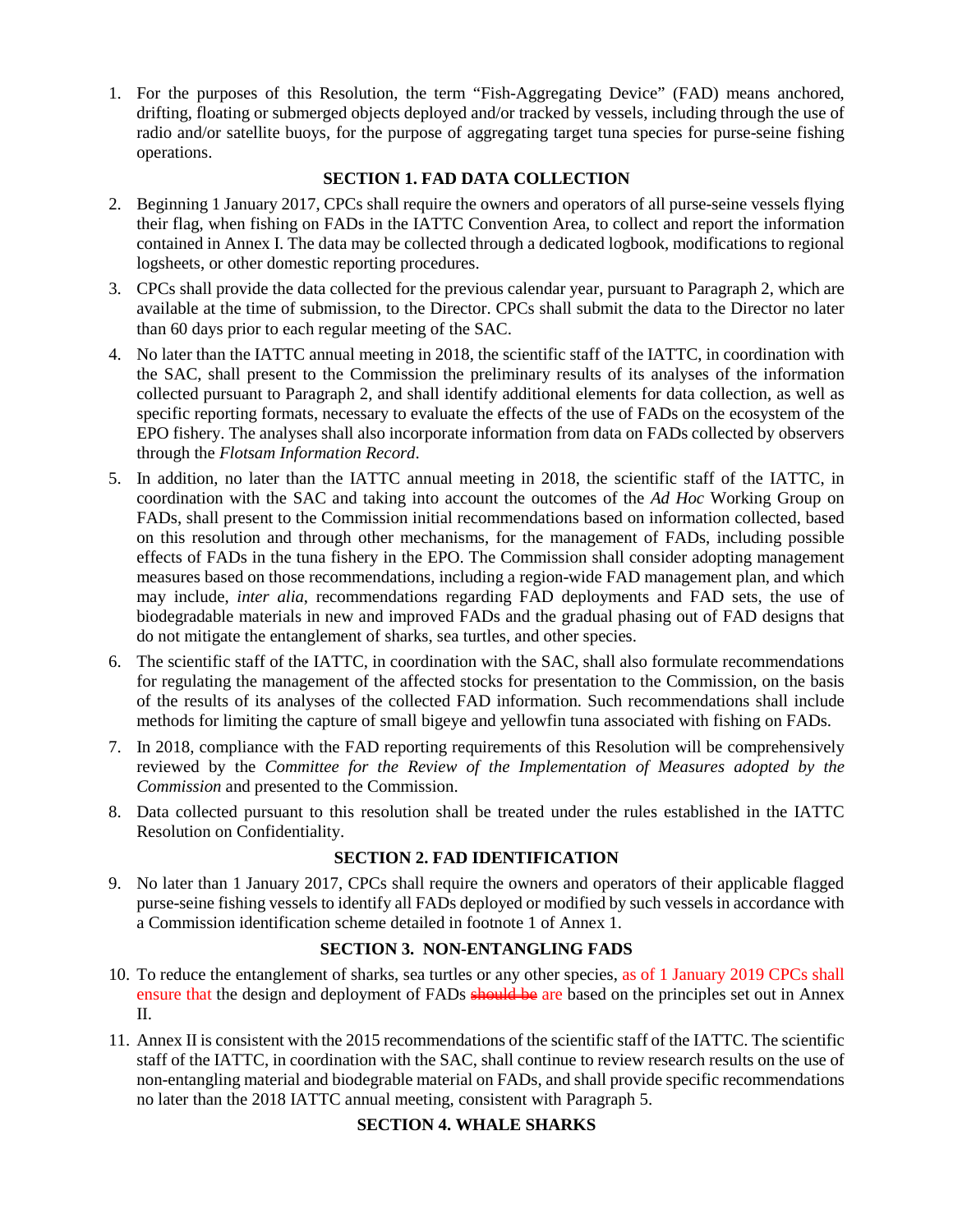- 12. CPCs shall prohibit their flag vessels from setting a purse-seine net on a school of tuna associated with a live whale shark, if the animal is sighted prior to the commencement of the set.
- 13. CPCs shall require that, in the event that a whale shark is not deliberately encircled in the purse-seine net, the master of the vessel shall:
	- a. ensure that all reasonable steps are taken to ensure its safe release; and
	- b. report the incident to the relevant authority of the flag CPC, including the number of individuals, details of how and why the encirclement happened, where it occurred, steps taken to ensure safe release, and an assessment of the life status of the whale shark on release (including whether the animal was released alive but subsequently died).

#### **SECTION 5.** *AD HOC* **PERMANENT WORKING GROUP ON FADS**

- 14. An *ad hoc* Permanent Working Group on FADs (Working Group) is established.
- 15. This Working Group shall be multi-sectorial, involving various stakeholders such as scientists, fishery managers, fishing industry representatives, administrators, representatives of non-governmental organizations, and fishers. Expressions of interest to participate in the Working Group shall be provided to the Director, who shall inform CPCs and the Chair of the FADs Working Group.
- 16. To the highest degree possible, the Working Group shall conduct its work electronically or, if convenient and cost-effective, in targeted face-to-face meetings that take place in conjunction with other Commission meetings.
- 17. The Working Group shall report on a regular basis to the Commission and present an initial report of its findings at the 2017 meeting of the SAC.
- 18. The Terms of Reference of the Working Group are those indicated in Annex III.
- 19. The Working Group shall liaise, as far as possible, with other similar working groups on FAD management established in other tuna regional fisheries management organizations (tuna RFMOs), in particular the Western and Central Pacific Fisheries Commission (WCPFC).
- 20. The IATTC, at its 2017 annual meeting, will review the progress and outcomes of the Working Group and will decide on the necessity for its continuation.
- 21. This Resolution replaces Resolution C-15-03.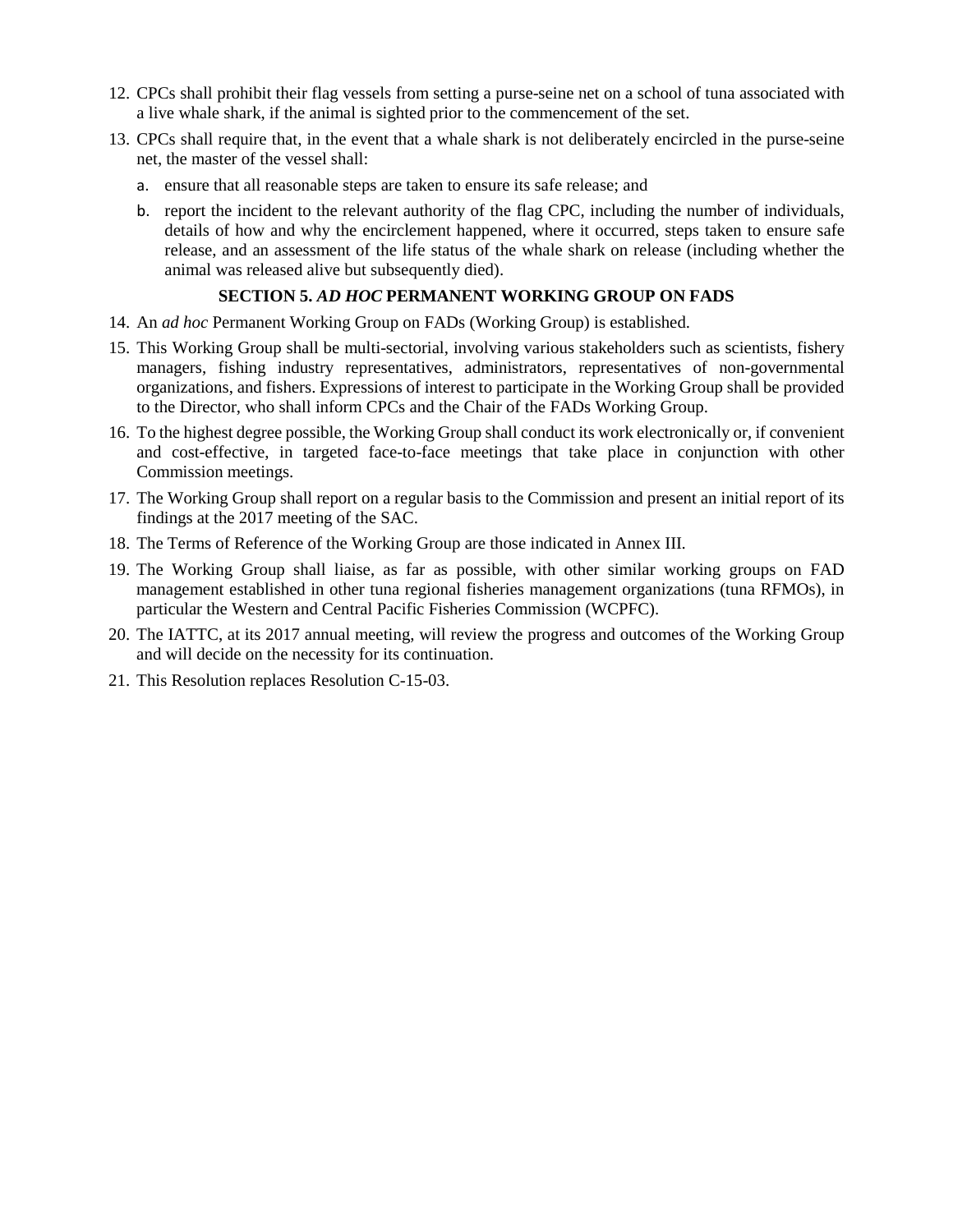#### **Annex I**

CPCs are required to ensure their vessel owners and operators record and report to the appropriate national authorities any interaction with FADs, using a standard format to be developed by the Commission staff.

For each interaction with a FAD, the following information shall be recorded:

- i. Position;
- ii. Date;
- iii. Hour;
- iv. FAD identification<sup>[1](#page-3-0)</sup>;
- v. FAD type (*e.g*., drifting natural FAD, drifting artificial FAD);
- vi. FAD design characteristics (dimension and material of the floating part and of the underwater hanging structure);
- vii. Type of the activity (set, deployment, hauling, retrieving, loss, intervention on electronic equipment, other (specify));
- viii. If the activity is a set, the results of the set in terms of catch and bycatch; and
- ix. Characteristics of any attached buoy or positioning equipment (positioning system, whether equipped with sonar, *etc*.).

#### **Annex II**

#### **Principles for design and deployment of FADs**

- 1. [Materials and designs for the surface structure and subsurface component of the FAD shall be consistent with the non-entangling FAD definition developed by the FAD Working Group and approved by the Commission]: If a flat raft is used as a FAD, the surface structure should shall not be covered, or only unless covered only with material that attempts to minimize entanglements meets the definition of a nonentangling FAD. Any All subsurface component of the FAD should shall be constructed in a manner designed to avoid entangling marine life consistent with the definition of a non-entangling FAD.
- 2. To reduce the amount of synthetic marine debris, the use of natural or biodegradable materials (such as hessian canvas, hemp ropes, *etc*.) for drifting FADs should be promoted.

#### **Annex III**

The objectives of the Working Group are the following:

- 1. Collect and compile information on FADs in the EPO, including but not limited to data collected by the IATTC and reports prepared by the scientific staff of the IATTC;
- 2. Review the FAD data collection requirements established in this Resolution to assess the need for revision;
- 3. Develop data reporting formats and definitions of terms related to FAD fishing (*e.g*. biodegradable FADs, non-entangling FADs, *etc*.), to implement obligations under this Resolution, in cooperation with the scientific staff, to be submitted to the Commission for consideration;

The alphanumeric code shall be clearly painted in characters at least 5 cm in height. The characters shall be painted on the upper portion of the attached radio or satellite buoy in a location that does not cover the solar cells used to power the equipment. For FADs without attached radio or satellite buoys, the characters shall be painted on the uppermost or emergent top portion of the FAD. The vessel owner or operator shall ensure the marking is durable (for example, use epoxy-based paint or an equivalent in terms of lasting ability) and visible at all times during daylight. In circumstances where the observer is unable to view the code, the captain or crew shall assist the observer (*e.g*. by providing the FAD identification code to the observer).

<span id="page-3-0"></span> $<sup>1</sup>$  CPCs shall obtain unique alphanumeric codes from the IATTC staff on a periodic basis and distribute those numbers</sup> to the vessels in their fleets for FADs that may be deployed or modified, or in the alternative, if there is already a unique FAD identifier associated with the FAD (*e.g*., the manufacturer identification code for the attached buoy), the vessel owner or operator may instead use that identifier as the unique code for each FAD that may be deployed or modified.